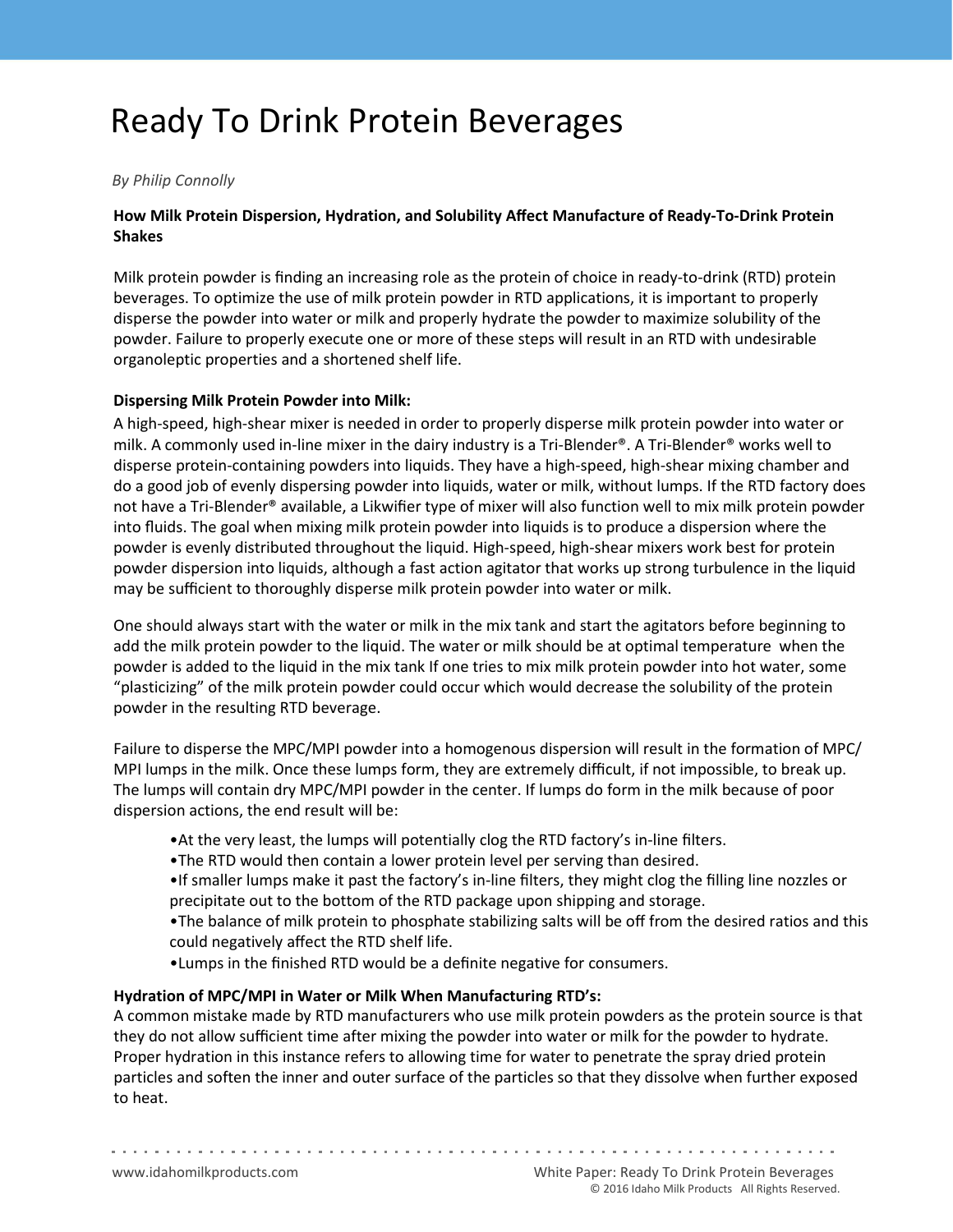Many RTD factories mix the protein powder with water or milk and immediately start adding all of the other ingredients (fat source, carbohydrate, flavoring, etc.). Many of these added ingredients will compete with the protein for water and impede hydration of the protein powder. The first ingredients added after the holding time should be the phosphate stabilizing salts dissolved in a small amount of water. They will help to soften the protein powder particle surfaces even more and accelerate hydration. After that, the other ingredients may be added to the mix tank. Proper hydration will help ensure the RTD beverage has the smoothest possible mouthfeel and will also help to extend shelf life of the RTD.

Failure to properly hydrate the MPC/MPI powder in the milk may result in the following:

•Instability of the RTD beverage. The RTD beverage may gel or demonstrate phase separations within one or two weeks if the powder did not hydrate well.

•A decreased shelf life for the beverage. The decrease could be minor in some cases but significant at other times.

•Inconsistent RTD shelf life. With proper hydration techniques, the RTD should display a consistent shelf life from batch to batch using the same formula and processing conditions every time.

•The RTD could take on "powdery" flavor notes.

•"Burn on" in the UHT pasteurizing tubes will increase. Increased "burn on" could lead to shorter processing line run times between required clean ups.

#### **Maximizing MPC/MPI Solubility:**

Once the factory has properly dispersed the milk protein powder into water or milk by making use of highspeed, high-shear mixers and has allowed sufficient time for the powder to hydrate, obtaining maximum protein solubility should not be a problem. Solubility is a function of time and energy in the system. At higher temperatures, solvation, the process by which solvent molecules surround and interact with solute ions or molecules, occurs faster. At lower temperatures, solvation proceeds more slowly. It is essential to select the right temperature and mixing time for proper dispersion and hydration of protein powder into water.